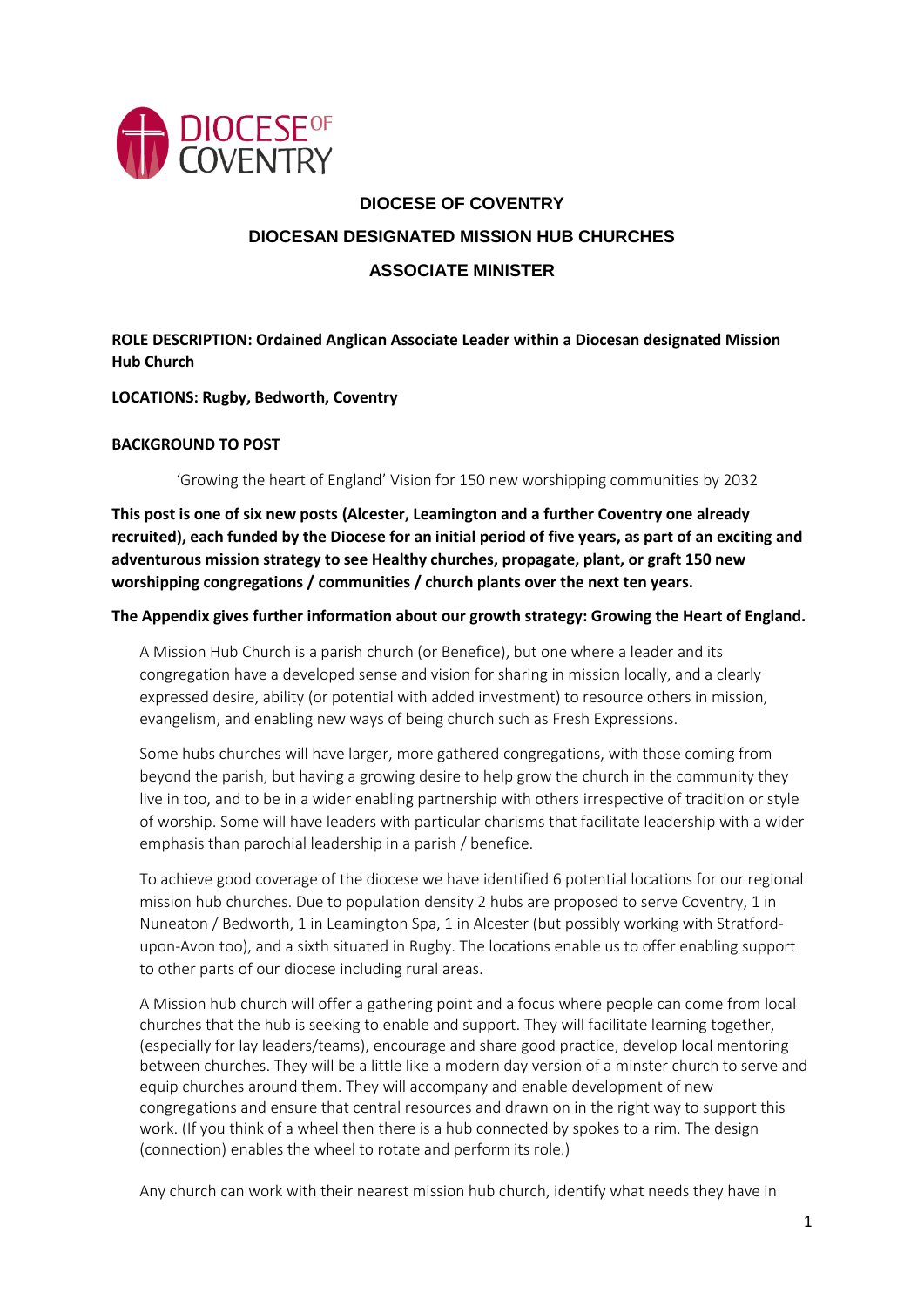order for them to grow, and what gifts and experience they could share with others via the hub network. This will enable the sharing our gifts for mission and ministry in new ways between different churches and traditions. A mission hub church can also work with a church in any other part of the diocese that it has a particular relationship with that could facilitate mission.

## **Summary of Role**

# *a) A Diocesan Partnership*

The post holder will help grow a new network to resource mission across the diocese that will grow our confidence in evangelism, living out every day, realising the potential to found new churches covering a variety of expressions and traditions

## *b) A Local leadership and partnership / collaboration*

- Facilitate learning for faith sharing
- Growth in baptismal call/discipleship
- Enabling and growing Fresh Expressions
- Pioneering support
- Lay enabling/mentoring
- 'Growing Faith' children/family/school
- Young adults
- Promote and facilitate a Diocesan 'Mission apprentice' scheme
- Initiate new congregations themselves (Church plants)

#### **Person specification**

#### **We are seeking colleagues who:**

Self- starters who are good team players, but also with the skills and an ability to take on individual responsibility for key church growth projects

Have experience in leadership in a missional church

Teaching, enabling and facilitating in evangelism, every day faith

Experience of leading or responsibility in a church plant, fresh expression or re-imagining the mission of the local church

Comfortable to work in a breadth of tradition to resource contextual mission

Engaging preacher and communicator

Experience of developing and leading digital church services

#### **Key requirements for this role:**

Build good relationships with:

• Incumbent, PCC and Congregation of Hub Church